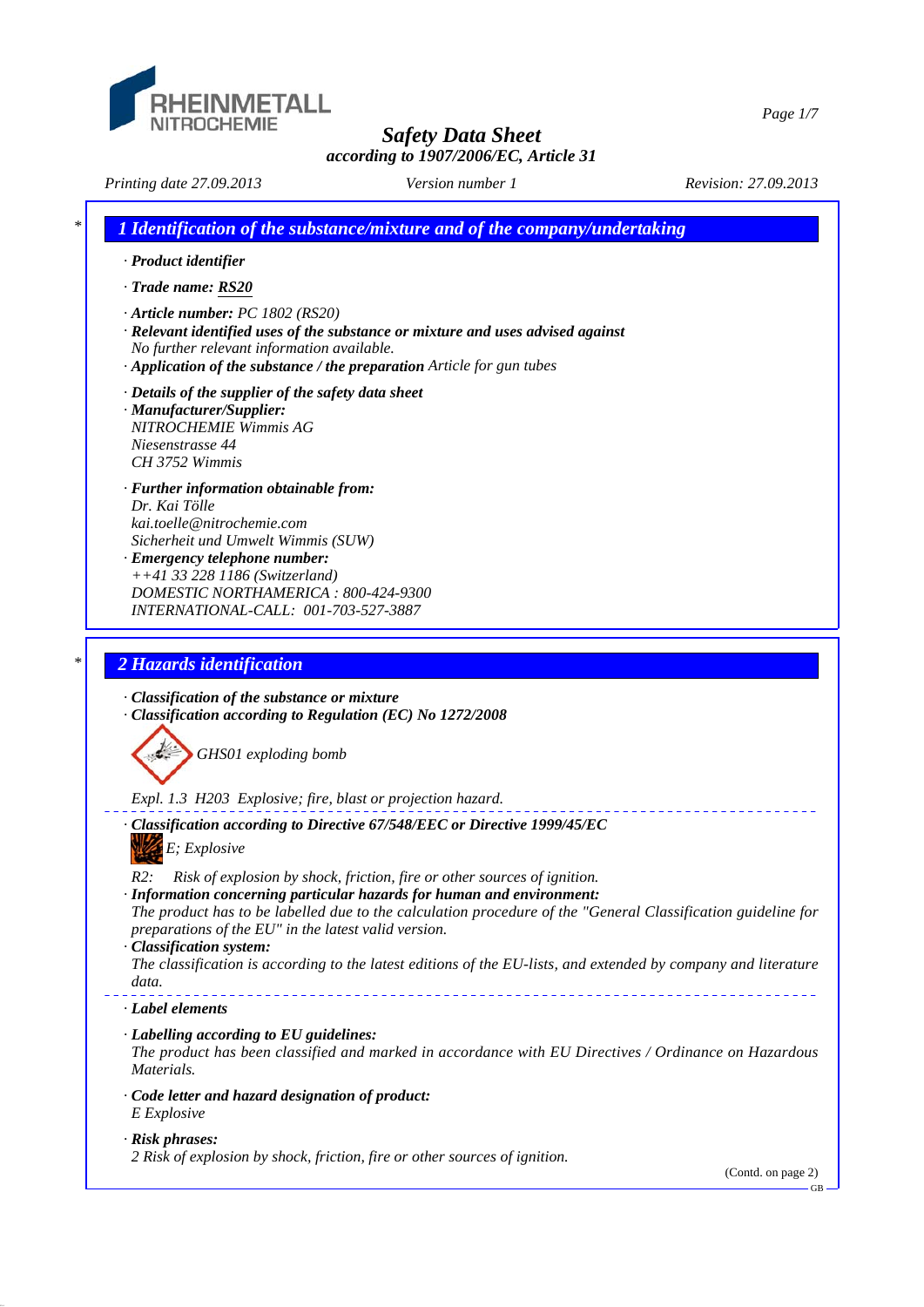

*Printing date 27.09.2013 Revision: 27.09.2013 Version number 1*

(Contd. of page 1)

*98%*

*Trade name: RS20*

*· Safety phrases:*

*15 Keep away from heat.*

*48 Keep moist with water.*

*60 This material and its container must be disposed of as hazardous waste.*

*· Other hazards*

*· Results of PBT and vPvB assessment*

*· PBT: Not applicable.*

*· vPvB: Not applicable.*

### *\* 3 Composition/information on ingredients*

*· Chemical characterization: Mixtures*

*· Description: Mixture of substances listed below with nonhazardous additions.*

*· Dangerous components:*

*9004-70-0 Nitrocellulose E R1-3*

 *Unst. Expl., H200*

*· Additional information: For the wording of the listed risk phrases refer to section 16.*

### *\* 4 First aid measures*

*· Description of first aid measures*

*· General information:*

*Personal protection for the First Aider.*

*Take affected persons out of danger area and lay down.*

- *· After inhalation: Take affected persons into fresh air and keep quiet.*
- *· After skin contact: Generally the product does not irritate the skin.*
- *· After eye contact: Rinse opened eye for several minutes under running water.*
- *· After swallowing: If symptoms persist consult doctor.*
- *· Information for doctor:*
- *· Most important symptoms and effects, both acute and delayed No further relevant information available.*
- *· Indication of any immediate medical attention and special treatment needed*
- *No further relevant information available.*

### *\* 5 Firefighting measures*

- *· Extinguishing media*
- *· Suitable extinguishing agents:*

*Water spray*

*Water*

*· For safety reasons unsuitable extinguishing agents:*

*Carbon dioxide Sand*

*Extinguishing powder*

*Foam*

*· Special hazards arising from the substance or mixture No further relevant information available.*

(Contd. on page 3)

*Page 2/7*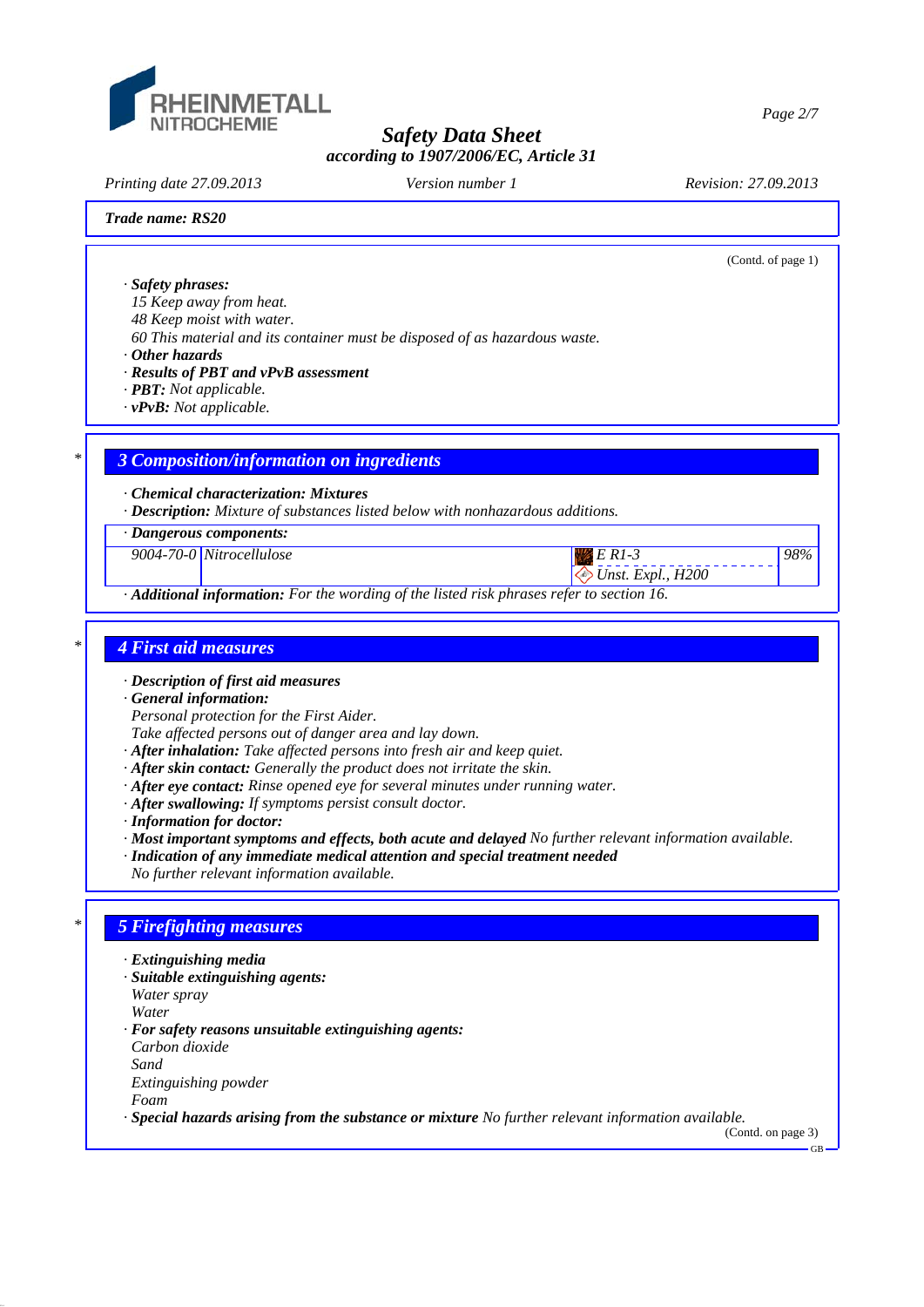

*Printing date 27.09.2013 Revision: 27.09.2013 Version number 1*

(Contd. of page 2)

*Page 3/7*

### *Trade name: RS20*

- *· Advice for firefighters*
- *· Protective equipment: Wear self-contained respiratory protective device.*

### *\* 6 Accidental release measures*

- *· Personal precautions, protective equipment and emergency procedures Keep away from ignition sources. Remove persons from danger area.*
- *· Environmental precautions: Do not allow to enter sewers/ surface or ground water.*
- *· Methods and material for containment and cleaning up: Pick up mechanically.*
- *· Reference to other sections See Section 7 for information on safe handling. See Section 8 for information on personal protection equipment. See Section 13 for disposal information.*

### *\* 7 Handling and storage*

- *· Handling:*
- *· Precautions for safe handling Open and handle receptacle with care.*
- *· Information about fire and explosion protection:*
- *Keep ignition sources away Do not smoke. Protect from heat. Prevent impact and friction.*
- *· Conditions for safe storage, including any incompatibilities*
- *· Storage:*
- *· Requirements to be met by storerooms and receptacles: storage facility for explosives*
- *· Information about storage in one common storage facility:*

*only storage facility for explosives pay attention to the compatibility group*

*· Further information about storage conditions: Protect from heat and direct sunlight.*

*· Storage class: 1* 

*· Specific end use(s) No further relevant information available.*

## *\* 8 Exposure controls/personal protection*

*· Additional information about design of technical facilities: No further data; see item 7.*

- *· Control parameters*
- *· Ingredients with limit values that require monitoring at the workplace:*
- *The product does not contain any relevant quantities of materials with critical values that have to be monitored at the workplace.*
- *· Additional information: The lists valid during the making were used as basis.*

*· Exposure controls*

- *· Personal protective equipment:*
- *· General protective and hygienic measures: Wash hands before breaks and at the end of work. Standarts of Personal Protective Equipment Respiratory protection EN 136, 140, 149 Eye protection EN 166 Body protection EN 340, 463, 468, 943-1, 943-2*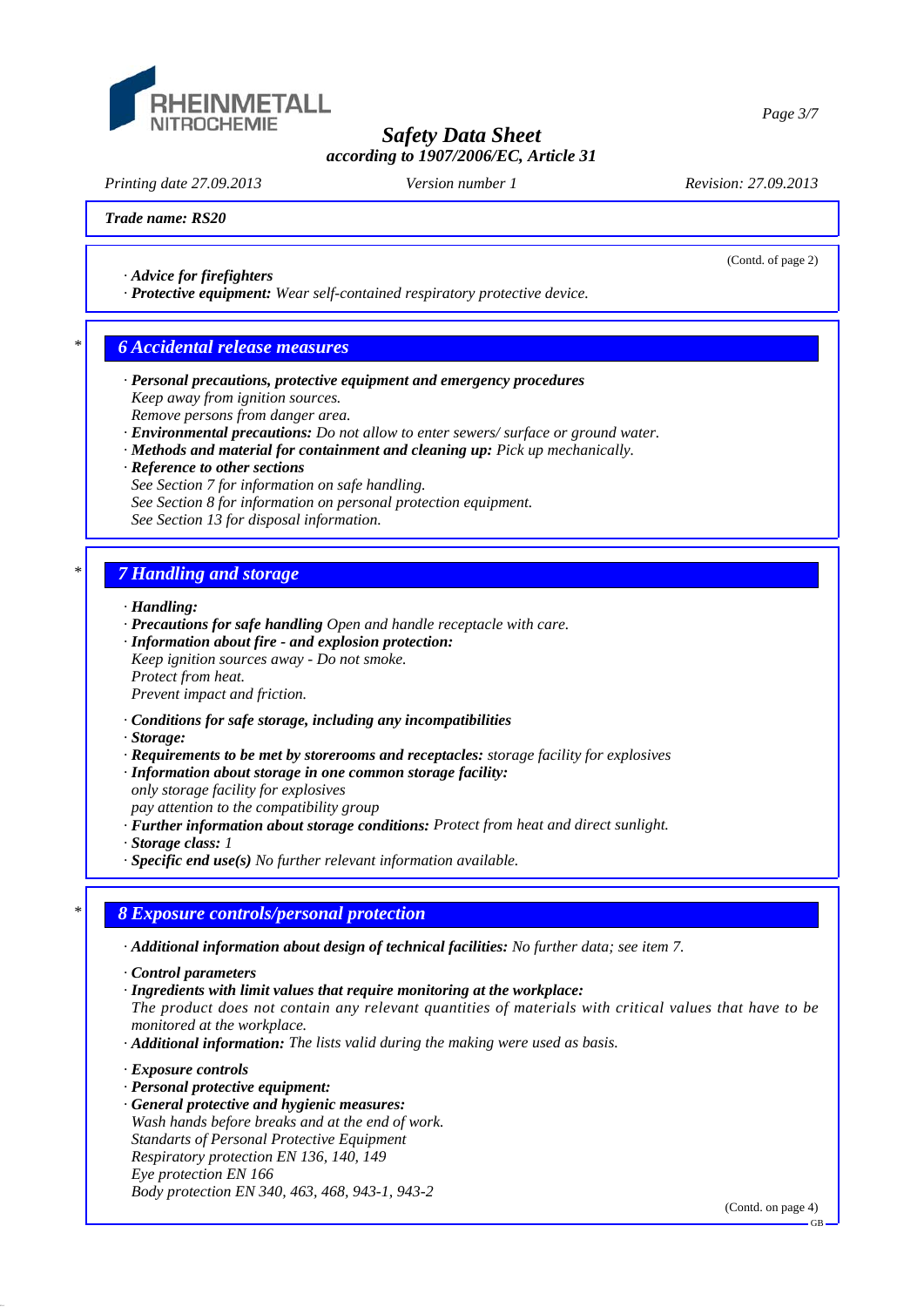

*Printing date 27.09.2013 Revision: 27.09.2013 Version number 1*

|                                                                                                | (Contd. of page 3)                                                                                                                                                                                                                                                                                                                            |
|------------------------------------------------------------------------------------------------|-----------------------------------------------------------------------------------------------------------------------------------------------------------------------------------------------------------------------------------------------------------------------------------------------------------------------------------------------|
| Protection of hands EN 374                                                                     |                                                                                                                                                                                                                                                                                                                                               |
| Safety shoes EN-ISO 20345                                                                      |                                                                                                                                                                                                                                                                                                                                               |
| · Respiratory protection: Not required.                                                        |                                                                                                                                                                                                                                                                                                                                               |
| · Protection of hands:                                                                         |                                                                                                                                                                                                                                                                                                                                               |
| degradation                                                                                    | The glove material has to be impermeable and resistant to the product/the substance/the preparation.<br>Selection of the glove material on consideration of the penetration times, rates of diffusion and the                                                                                                                                 |
| · Material of gloves<br><b>Nomex</b>                                                           |                                                                                                                                                                                                                                                                                                                                               |
| Nitrile rubber, NBR                                                                            |                                                                                                                                                                                                                                                                                                                                               |
| Butyl rubber, BR                                                                               |                                                                                                                                                                                                                                                                                                                                               |
| application.<br><b>Nomex</b>                                                                   | The selection of the suitable gloves does not only depend on the material, but also on further marks of quality<br>and varies from manufacturer to manufacturer. As the product is a preparation of several substances, the<br>resistance of the glove material can not be calculated in advance and has therefore to be checked prior to the |
| · Penetration time of glove material                                                           |                                                                                                                                                                                                                                                                                                                                               |
|                                                                                                | The exact break trough time has to be found out by the manufacturer of the protective gloves and has to be                                                                                                                                                                                                                                    |
| observed.                                                                                      | $\cdot$ For the permanent contact gloves made of the following materials are suitable:                                                                                                                                                                                                                                                        |
|                                                                                                | antistatic gloves (Nomex) over disposable gloves (nitrile or butylrubber)                                                                                                                                                                                                                                                                     |
|                                                                                                | $\cdot$ For the permanent contact of a maximum of 15 minutes gloves made of the following materials are                                                                                                                                                                                                                                       |
| suitable:                                                                                      |                                                                                                                                                                                                                                                                                                                                               |
|                                                                                                |                                                                                                                                                                                                                                                                                                                                               |
| Nitrile rubber, NBR                                                                            |                                                                                                                                                                                                                                                                                                                                               |
| Butyl rubber, BR                                                                               |                                                                                                                                                                                                                                                                                                                                               |
| · Eye protection: Safety glasses<br>· Body protection: use antistatic protective work clothing |                                                                                                                                                                                                                                                                                                                                               |
|                                                                                                |                                                                                                                                                                                                                                                                                                                                               |
| <b>9 Physical and chemical properties</b>                                                      |                                                                                                                                                                                                                                                                                                                                               |
|                                                                                                |                                                                                                                                                                                                                                                                                                                                               |
| · Information on basic physical and chemical properties<br><b>General Information</b>          |                                                                                                                                                                                                                                                                                                                                               |
| $\cdot$ Appearance:                                                                            |                                                                                                                                                                                                                                                                                                                                               |
| Form:                                                                                          | Solid                                                                                                                                                                                                                                                                                                                                         |
| Colour:                                                                                        | Grey                                                                                                                                                                                                                                                                                                                                          |
| Odour:                                                                                         |                                                                                                                                                                                                                                                                                                                                               |
| Change in condition<br><b>Melting point/Melting range: -</b>                                   |                                                                                                                                                                                                                                                                                                                                               |
| · Flash point:                                                                                 |                                                                                                                                                                                                                                                                                                                                               |
| · Flammability (solid, gaseous): Flammable.                                                    |                                                                                                                                                                                                                                                                                                                                               |
| · Ignition temperature:                                                                        | ca. 170 $\degree$ C                                                                                                                                                                                                                                                                                                                           |
| · Self-igniting:                                                                               | Product is not selfigniting.                                                                                                                                                                                                                                                                                                                  |
| · Danger of explosion:                                                                         | with air<br>Risk of explosion by shock, friction, fire or other sources of ignition.                                                                                                                                                                                                                                                          |
| · Explosion limits:<br>Lower:                                                                  | sensitive to detonation blast (detonator) - Explosive with or without conact<br>Not determined.                                                                                                                                                                                                                                               |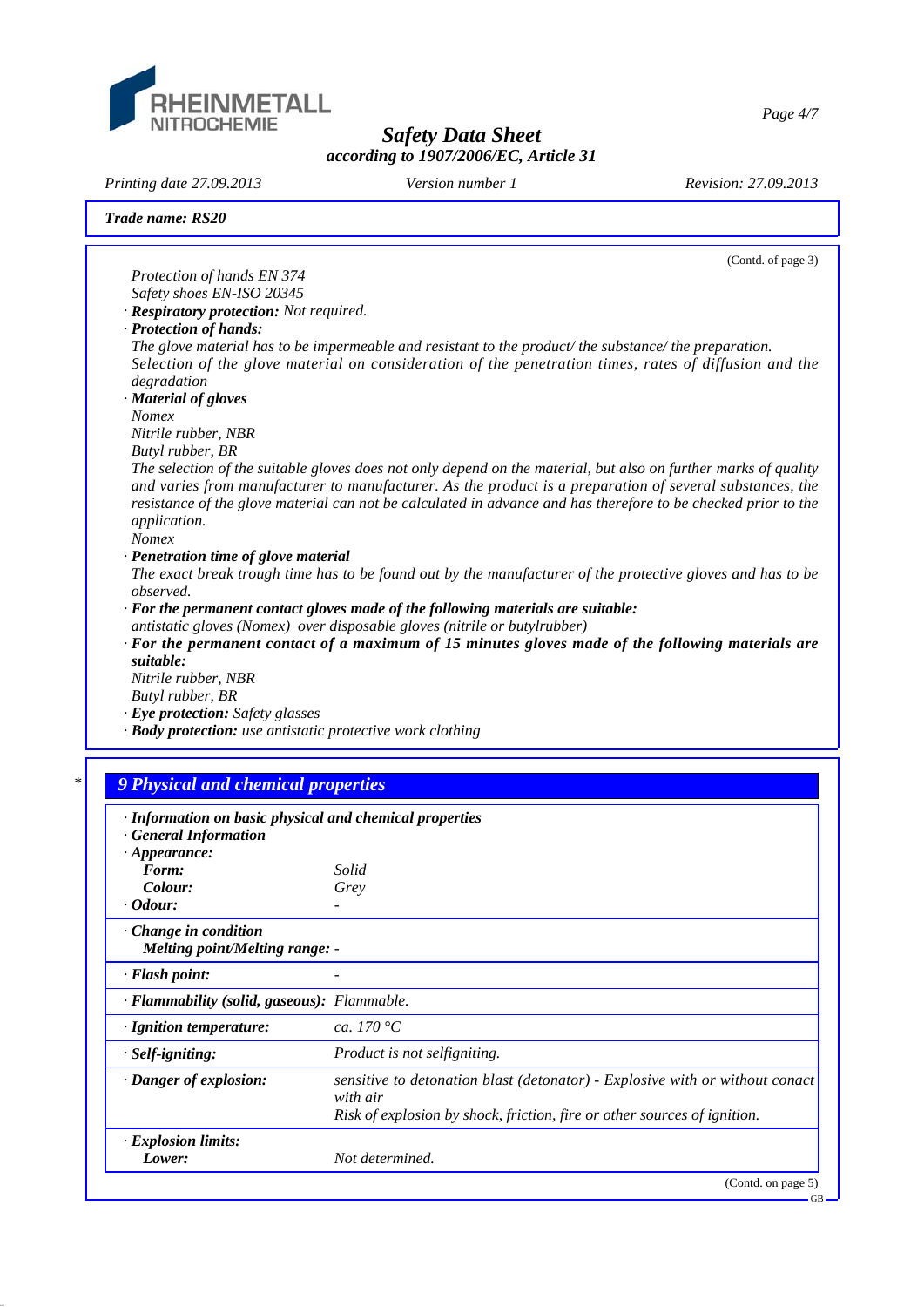

*Page 5/7*

# *Safety Data Sheet according to 1907/2006/EC, Article 31*

*Printing date 27.09.2013 Revision: 27.09.2013 Version number 1*

(Contd. of page 4)

#### *Trade name: RS20*

*Upper: Not determined.*

*· Density: -* 

*· Solubility in / Miscibility with*

*water: Slightly soluble. · Other information No further relevant information available.*

*\* 10 Stability and reactivity*

- *· Reactivity*
- *· Chemical stability*
- *· Thermal decomposition / conditions to be avoided: No decomposition if used according to specifications.*
- *· Possibility of hazardous reactions*
- *Flammable.*
- *Danger of explosion.*
- *· Conditions to avoid No further relevant information available.*
- *· Incompatible materials: Oxidiser*
- *· Hazardous decomposition products: Poisonous gases/vapours Nitrogen oxides*

# *11 Toxicological information*

- *· Information on toxicological effects*
- *· Acute toxicity:*
- *· Primary irritant effect:*
- *· on the skin: No irritant effect.*
- *· on the eye: No irritating effect.*
- *· Sensitization: No sensitizing effects known.*

### *\* 12 Ecological information*

- *· Toxicity*
- *· Aquatic toxicity: No further relevant information available.*
- *· Persistence and degradability No further relevant information available.*
- *· Behaviour in environmental systems:*
- *· Bioaccumulative potential No further relevant information available.*
- *· Mobility in soil No further relevant information available.*
- *· Additional ecological information:*
- *· General notes: Water hazard class 1 (German Regulation) (Self-assessment): slightly hazardous for water*
- *· Results of PBT and vPvB assessment*
- *· PBT: Not applicable.*
- *· vPvB: Not applicable.*
- *· Other adverse effects No further relevant information available.*

(Contd. on page 6)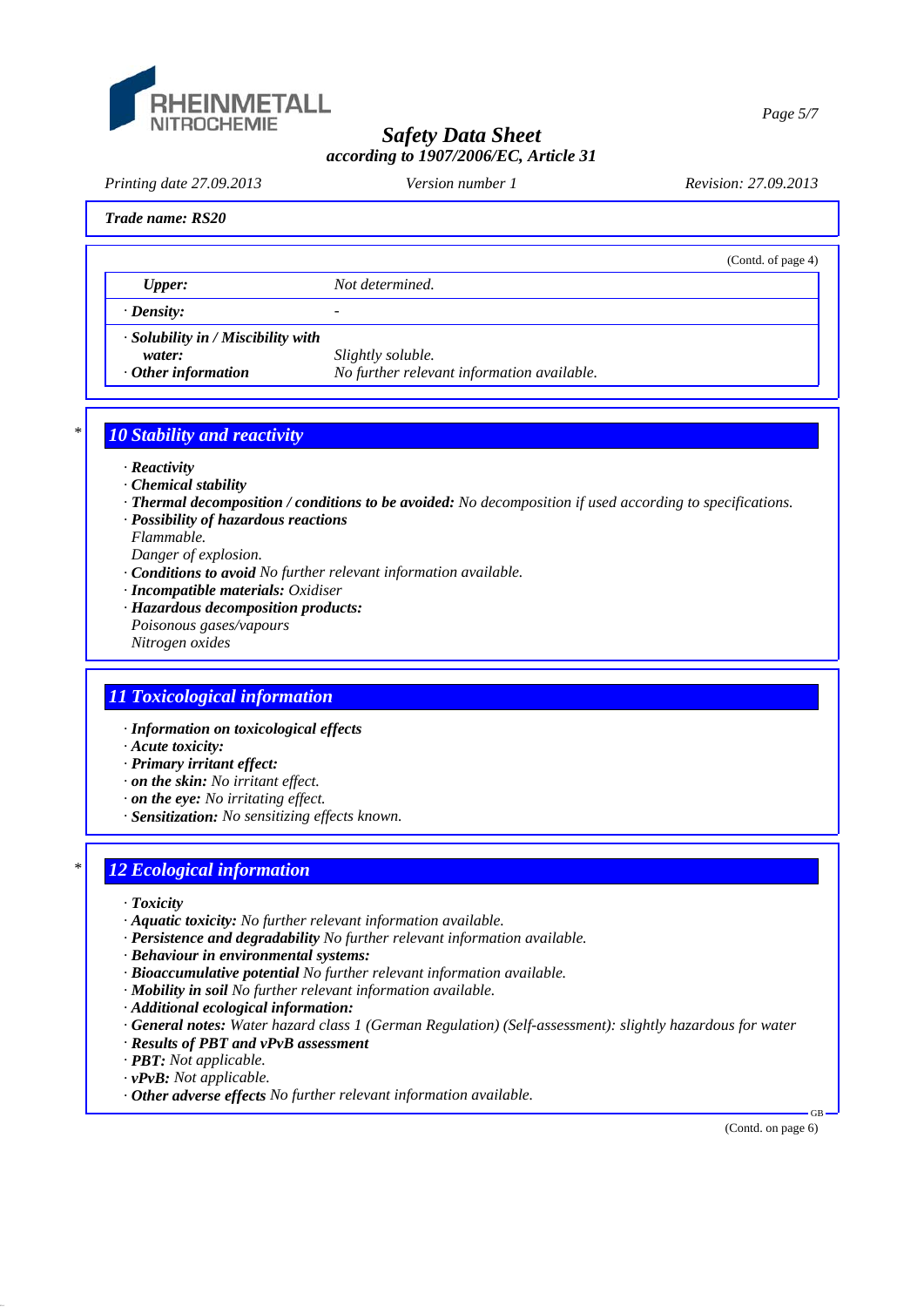

*Printing date 27.09.2013 Revision: 27.09.2013 Version number 1*

*Trade name: RS20*

(Contd. of page 5)

## *\* 13 Disposal considerations*

*· Waste treatment methods*

*· Recommendation*

*Must not be disposed together with household garbage. Do not allow product to reach sewage system. · European waste catalogue 160403*

*· Uncleaned packaging:*

*· Recommendation:*

*Empty contaminated packagings thoroughly. They may be recycled after thorough and proper cleaning.*

| $\cdot$ UN-Number                            |                                              |  |  |
|----------------------------------------------|----------------------------------------------|--|--|
| · ADR, IMDG, IATA                            | <b>UN0161</b>                                |  |  |
| $\cdot$ UN proper shipping name              |                                              |  |  |
| $\cdot$ ADR                                  | 0161 TREIBLADUNGSPULVER                      |  |  |
| $\cdot$ IMDG, IATA                           | POWDER, SMOKELESS                            |  |  |
| · Transport hazard class(es)                 |                                              |  |  |
| $\cdot$ <i>ADR</i>                           |                                              |  |  |
|                                              |                                              |  |  |
|                                              |                                              |  |  |
|                                              |                                              |  |  |
| $\cdot Class$                                | 1 (1.3C) Explosive substances and articles.  |  |  |
| $-Label$                                     | 1.3C                                         |  |  |
|                                              |                                              |  |  |
|                                              |                                              |  |  |
|                                              |                                              |  |  |
|                                              |                                              |  |  |
| · Class<br>$-Label$                          | 1 Explosive substances and articles.<br>1.3C |  |  |
|                                              |                                              |  |  |
| · Packing group                              |                                              |  |  |
| · ADR, IMDG, IATA                            | II                                           |  |  |
| · Environmental hazards:                     |                                              |  |  |
| · Marine pollutant:                          | No                                           |  |  |
| · Special precautions for user               | Warning: Explosive substances and articles.  |  |  |
| · Danger code (Kemler):                      | 1                                            |  |  |
| · EMS Number:                                | $F-B,S-Y$                                    |  |  |
| · Transport in bulk according to Annex II of |                                              |  |  |

*Page 6/7*